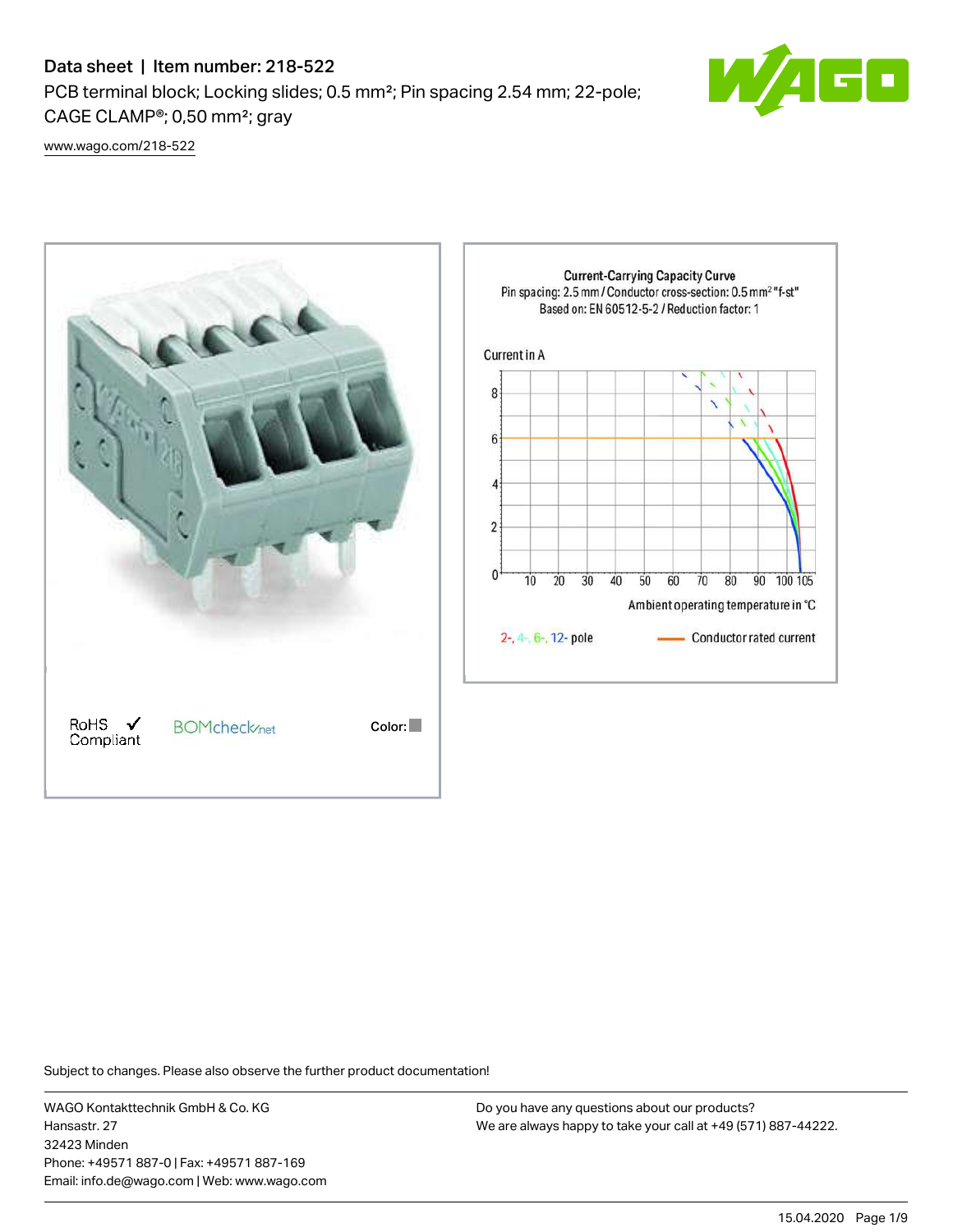



## Item description

- $\blacksquare$ Terminal strips are just 8.1 mm tall and feature an innovative, locking slide-actuated CAGE CLAMP®
- $\blacksquare$ Several clamping units can be held open simultaneously
- $\blacksquare$ Easily terminate stranded conductors in

tight spaces (e.g., bus connectors)

## Data

## Electrical data

## Ratings per IEC/EN 60664-1

| Ratings per                     | IEC/EN 60664-1 |
|---------------------------------|----------------|
| Rated voltage (III / 3)         | 80 V           |
| Rated impulse voltage (III / 3) | $2.5$ kV       |
| Rated voltage (III / 2)         | 160 V          |
| Rated impulse voltage (III / 2) | $2.5$ kV       |

Subject to changes. Please also observe the further product documentation!

WAGO Kontakttechnik GmbH & Co. KG Hansastr. 27 32423 Minden Phone: +49571 887-0 | Fax: +49571 887-169 Email: info.de@wago.com | Web: www.wago.com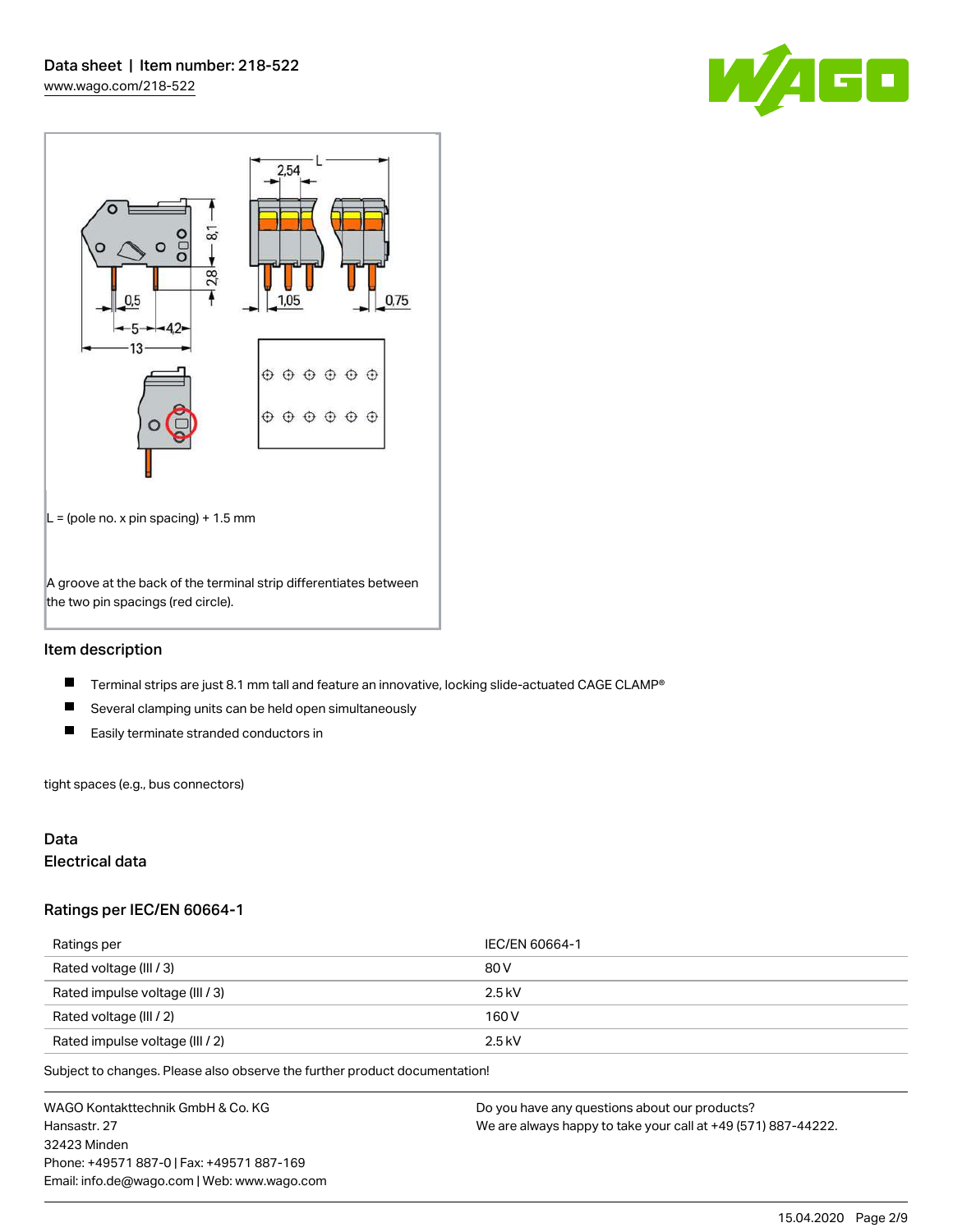[www.wago.com/218-522](http://www.wago.com/218-522)



| Rated voltage (II / 2)         | 320 V                                                                 |
|--------------------------------|-----------------------------------------------------------------------|
| Rated impulse voltage (II / 2) | 2.5 kV                                                                |
| Rated current                  | 6 A                                                                   |
| Legend (ratings)               | $(III / 2)$ $\triangle$ Overvoltage category III / Pollution degree 2 |

## Approvals per UL 1059

| Rated voltage UL (Use Group B) | 150 V   |
|--------------------------------|---------|
| Rated current UL (Use Group B) | 4 A     |
| Approvals per                  | UL 1059 |

## Approvals per CSA

| Rated voltage CSA (Use Group B) | 150 V |
|---------------------------------|-------|
| Rated current CSA (Use Group B) | 4Α    |

## Connection data

| Connection technology                                       | CAGE CLAMP                                                               |
|-------------------------------------------------------------|--------------------------------------------------------------------------|
| Actuation type                                              | Slider                                                                   |
| Solid conductor                                             | $0.080.5$ mm <sup>2</sup> / 28  20 AWG                                   |
| Fine-stranded conductor                                     | $0.080.5$ mm <sup>2</sup> / 28  20 AWG                                   |
| Fine-stranded conductor with ferrule with plastic collar    | $0.25$ mm <sup>2</sup>                                                   |
| Fine-stranded conductor with ferrule without plastic collar | $0.25$ mm <sup>2</sup>                                                   |
| Strip length                                                | 56 mm / 0.2 0.24 inch                                                    |
| Conductor entry angle to the PCB                            | $40^{\circ}$                                                             |
| No. of poles                                                | 22                                                                       |
| Total number of connection points                           | 22                                                                       |
| Total number of potentials                                  | 22                                                                       |
| Number of connection types                                  | 1                                                                        |
| Number of levels                                            |                                                                          |
| Note (conductor cross-section)                              | Terminating 0.75 mm <sup>2</sup> /18 AWG conductors is possible; however |
|                                                             | insulation diameter allows only every other clamping unit to be          |
|                                                             | terminated with this conductor size.                                     |

## Geometrical Data

| Pin spacing | 2,54 mm / 0.1 inch    |
|-------------|-----------------------|
| Width       | 57,38 mm / 2.259 inch |
| Height      | 10,9 mm / 0.429 inch  |

Subject to changes. Please also observe the further product documentation!

| WAGO Kontakttechnik GmbH & Co. KG           | Do you have any questions about our products?                 |
|---------------------------------------------|---------------------------------------------------------------|
| Hansastr. 27                                | We are always happy to take your call at +49 (571) 887-44222. |
| 32423 Minden                                |                                                               |
| Phone: +49571 887-01 Fax: +49571 887-169    |                                                               |
| Email: info.de@wago.com   Web: www.wago.com |                                                               |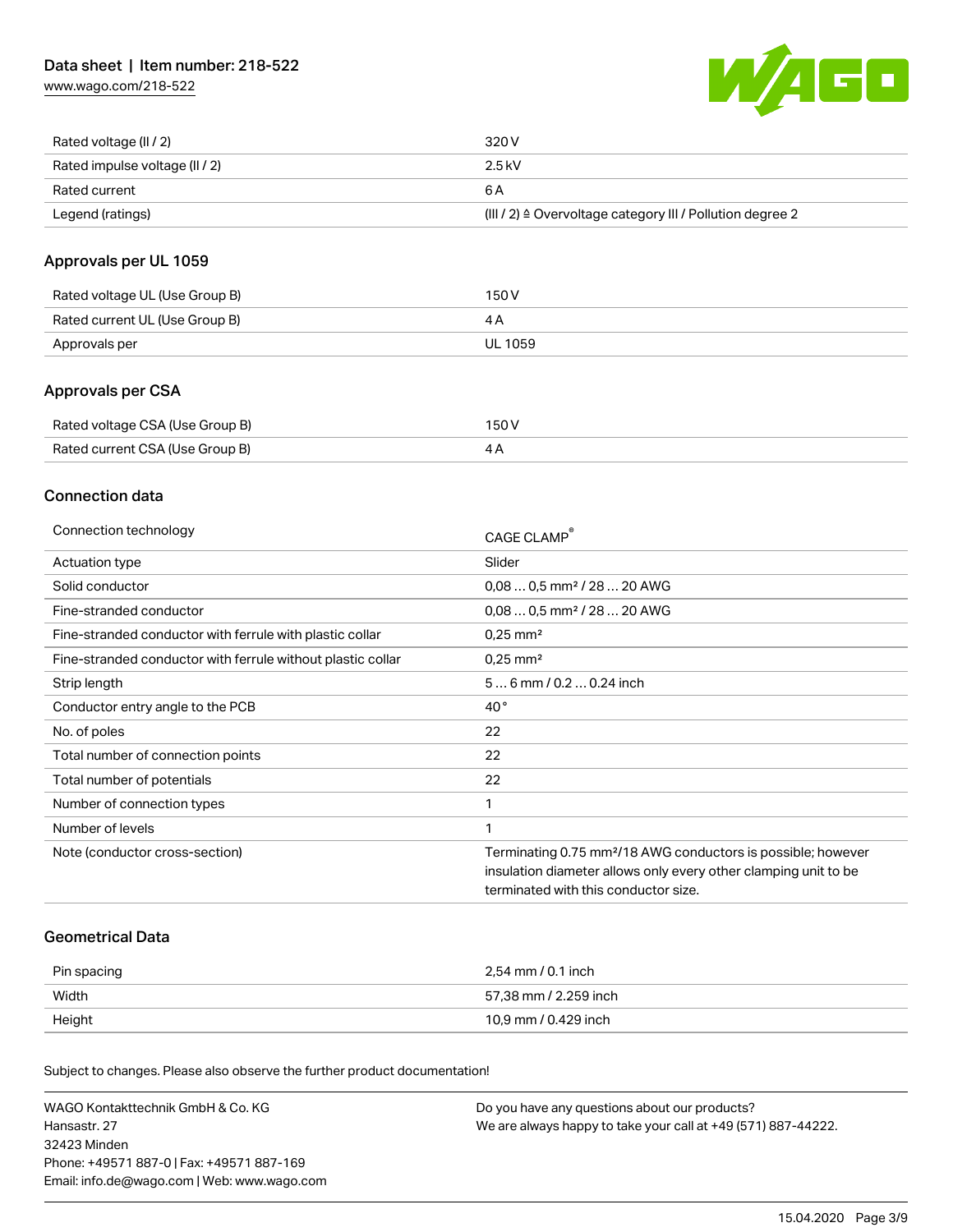# Data sheet | Item number: 218-522

[www.wago.com/218-522](http://www.wago.com/218-522)



| Height from the surface           | 8,1 mm / 0.319 inch        |
|-----------------------------------|----------------------------|
| Depth                             | 13 mm / 0.512 inch         |
| Solder pin length                 | $2.8 \,\mathrm{mm}$        |
| Solder pin dimensions             | $0.5 \times 0.75$ mm       |
| Drilled hole diameter (tolerance) | $1.1$ <sup>(+0,1)</sup> mm |

# PCB contact

| PCB contact                         | тнт                                      |
|-------------------------------------|------------------------------------------|
| Solder pin arrangement              | over the entire terminal strip (in-line) |
| Number of solder pins per potential |                                          |

## Material Data

| Color                       | gray                                  |
|-----------------------------|---------------------------------------|
| Material group              |                                       |
| Insulating material         | Polyamide 66 (PA 66)                  |
| Flammability class per UL94 | V <sub>0</sub>                        |
| Clamping spring material    | Chrome nickel spring steel (CrNi)     |
| Contact material            | Electrolytic copper $(E_{\text{Cl}})$ |
| Contact plating             | tin-plated                            |
| Fire load                   | 0.091 MJ                              |
| Weight                      | 7.2 g                                 |

## Environmental Requirements

| Limit temperature range | +105 $^{\circ}$ C |
|-------------------------|-------------------|
|                         | -60               |
|                         |                   |

## Commercial data

| Product Group      | 4 (Printed Circuit) |
|--------------------|---------------------|
| Packaging type     | <b>BOX</b>          |
| Country of origin  | PL                  |
| <b>GTIN</b>        | 4044918936019       |
| Customs Tariff No. | 85369010000         |

# Approvals / Certificates

## Country specific Approvals

Phone: +49571 887-0 | Fax: +49571 887-169 Email: info.de@wago.com | Web: www.wago.com

| Logo                                                                       | Approval | Additional Approval Text                                      | Certificate<br>name |  |  |
|----------------------------------------------------------------------------|----------|---------------------------------------------------------------|---------------------|--|--|
| Subject to changes. Please also observe the further product documentation! |          |                                                               |                     |  |  |
| WAGO Kontakttechnik GmbH & Co. KG                                          |          | Do you have any questions about our products?                 |                     |  |  |
| Hansastr, 27                                                               |          | We are always happy to take your call at +49 (571) 887-44222. |                     |  |  |
| 32423 Minden                                                               |          |                                                               |                     |  |  |

15.04.2020 Page 4/9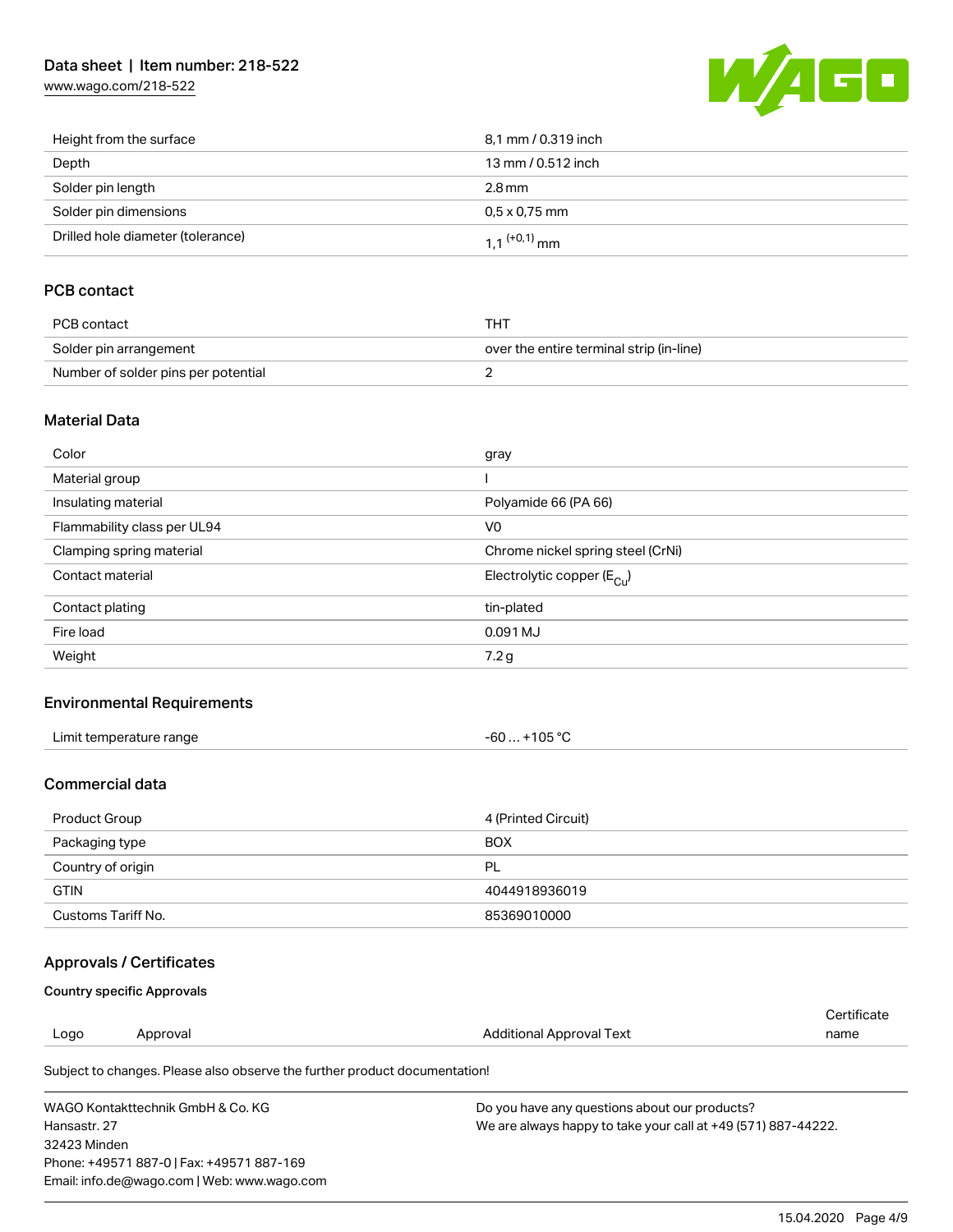

|                     | <b>CCA</b><br>DEKRA Certification B.V.  | EN 60947                        | NTR NL-<br>7076     |
|---------------------|-----------------------------------------|---------------------------------|---------------------|
|                     | <b>CCA</b><br>DEKRA Certification B.V.  | EN 60947-7-4                    | NTR NL-<br>7267     |
|                     | <b>CSA</b><br>DEKRA Certification B.V.  | C22.2 No. 158                   | 1565656             |
| KEMA                | <b>ENEC</b><br>DEKRA Certification B.V. | EN 60947                        | 2160584.01          |
| <b>UL-Approvals</b> |                                         |                                 |                     |
| Logo                | Approval                                | <b>Additional Approval Text</b> | Certificate<br>name |
| J                   | UL<br>UL International Germany GmbH     | <b>UL 1059</b>                  | 20190630-<br>E45172 |

## Counterpart

## Compatible products

#### ferrule

|              | Item no.: 216-131                                                                        |                                                               | www.wago.com/216-131 |  |
|--------------|------------------------------------------------------------------------------------------|---------------------------------------------------------------|----------------------|--|
|              | Ferrule; Sleeve for 0.25 mm <sup>2</sup> / AWG 24; uninsulated; electro-tin plated       |                                                               |                      |  |
|              | Item no.: 216-151                                                                        |                                                               | www.wago.com/216-151 |  |
|              | Ferrule; Sleeve for 0.25 mm <sup>2</sup> / AWG 24; uninsulated; electro-tin plated       |                                                               |                      |  |
|              | Item no.: 216-301                                                                        |                                                               |                      |  |
|              | Ferrule; Sleeve for 0.25 mm <sup>2</sup> / AWG 24; insulated; electro-tin plated; yellow | www.wago.com/216-301                                          |                      |  |
|              | Item no.: 216-321                                                                        |                                                               |                      |  |
|              | Ferrule; Sleeve for 0.25 mm <sup>2</sup> / AWG 24; insulated; electro-tin plated; yellow | www.wago.com/216-321                                          |                      |  |
|              | Subject to changes. Please also observe the further product documentation!               |                                                               |                      |  |
|              | WAGO Kontakttechnik GmbH & Co. KG                                                        | Do you have any questions about our products?                 |                      |  |
| Hansastr, 27 |                                                                                          | We are always happy to take your call at +49 (571) 887-44222. |                      |  |
| 32423 Minden |                                                                                          |                                                               |                      |  |
|              | Phone: +49571 887-0   Fax: +49571 887-169                                                |                                                               |                      |  |
|              | Email: info.de@wago.com   Web: www.wago.com                                              |                                                               |                      |  |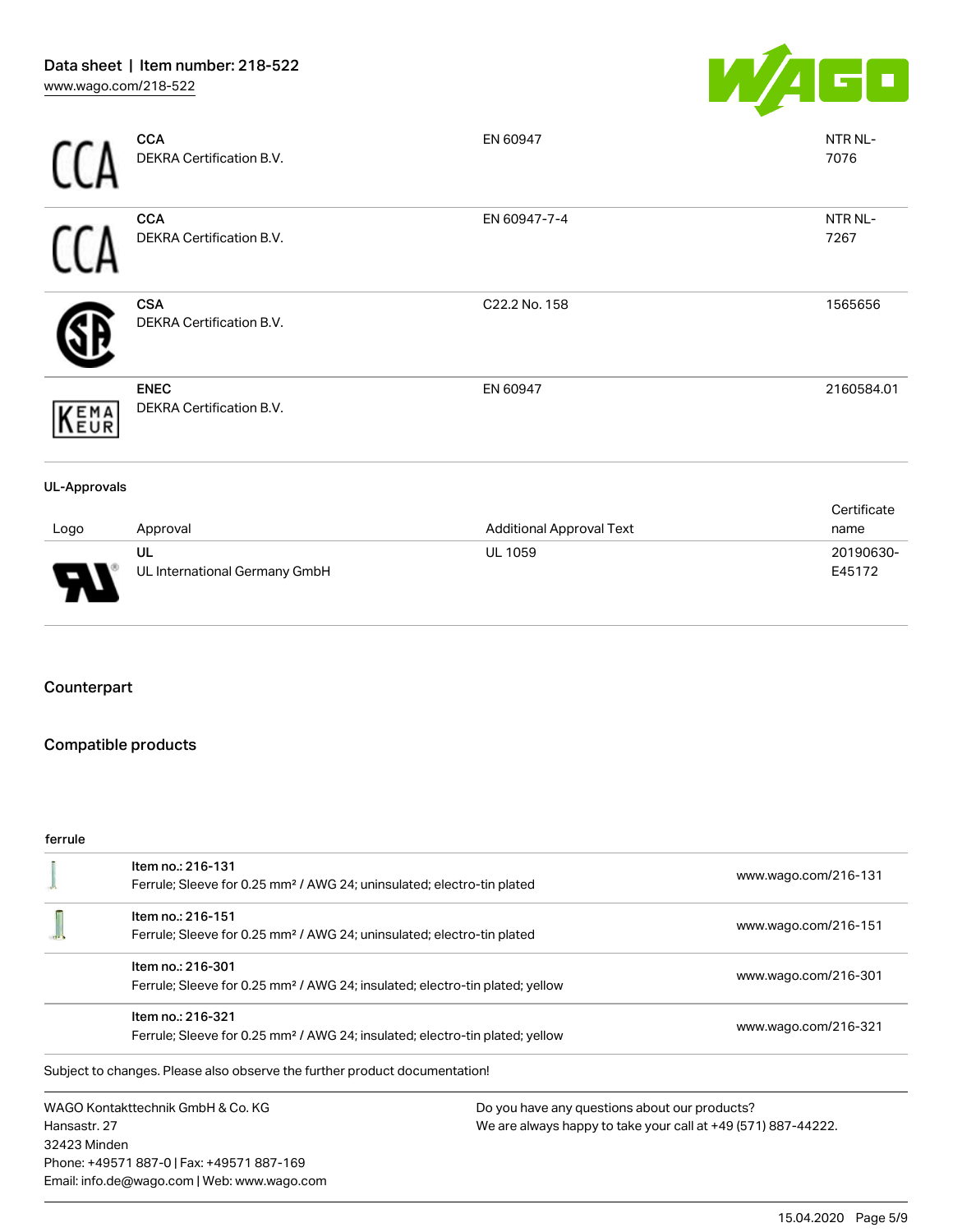[www.wago.com/218-522](http://www.wago.com/218-522)



|                        | Marking accessories                                                                                                                                                                             |             |                                  |                                  |  |
|------------------------|-------------------------------------------------------------------------------------------------------------------------------------------------------------------------------------------------|-------------|----------------------------------|----------------------------------|--|
|                        | Item no.: 210-331/254-202                                                                                                                                                                       |             |                                  |                                  |  |
|                        | Marking strips; as a DIN A4 sheet; MARKED; 1-16 (400x); Height of marker strip: 2.3 mm/0.091 in; Strip<br>length 182 mm; Horizontal marking; Self-adhesive; white                               |             | www.wago.com/210-331<br>/254-202 |                                  |  |
|                        | Item no.: 210-331/254-204                                                                                                                                                                       |             |                                  |                                  |  |
|                        | Marking strips; as a DIN A4 sheet; MARKED; 17-32 (400x); Height of marker strip: 2.3 mm/0.091 in; Strip<br>length 182 mm; Horizontal marking; Self-adhesive; white                              |             |                                  | www.wago.com/210-331<br>/254-204 |  |
|                        | Item no.: 210-331/254-206<br>Marking strips; as a DIN A4 sheet; MARKED; 33-48 (400x); Height of marker strip: 2.3 mm/0.091 in; Strip<br>length 182 mm; Horizontal marking; Self-adhesive; white |             | www.wago.com/210-331<br>/254-206 |                                  |  |
|                        |                                                                                                                                                                                                 |             |                                  |                                  |  |
|                        | Item no.: 210-331/254-207<br>Marking strips; as a DIN A4 sheet; MARKED; 1-48 (100x); Height of marker strip: 2.3 mm/0.091 in; Strip<br>length 182 mm; Horizontal marking; Self-adhesive; white  |             | www.wago.com/210-331<br>/254-207 |                                  |  |
|                        |                                                                                                                                                                                                 |             |                                  |                                  |  |
| check                  |                                                                                                                                                                                                 |             |                                  |                                  |  |
|                        | Item no.: 735-500                                                                                                                                                                               |             |                                  |                                  |  |
|                        | Test pin; 1 mm Ø; with solder connection for test wire                                                                                                                                          |             | www.wago.com/735-500             |                                  |  |
| tools                  |                                                                                                                                                                                                 |             |                                  |                                  |  |
|                        | Item no.: 210-648<br>Operating tool; Blade: 2.5 x 0.4 mm; with a partially insulated shaft; angled; short                                                                                       |             |                                  | www.wago.com/210-648             |  |
|                        | Item no.: 210-719<br>Operating tool; Blade: 2.5 x 0.4 mm; with a partially insulated shaft                                                                                                      |             | www.wago.com/210-719             |                                  |  |
| <b>Downloads</b>       | Documentation                                                                                                                                                                                   |             |                                  |                                  |  |
|                        | <b>Additional Information</b>                                                                                                                                                                   |             |                                  |                                  |  |
| Technical explanations |                                                                                                                                                                                                 | Apr 3, 2019 | pdf<br>3.6 MB                    | Download                         |  |
| CAD/CAE-Data           |                                                                                                                                                                                                 |             |                                  |                                  |  |
| <b>CAD</b> data        |                                                                                                                                                                                                 |             |                                  |                                  |  |
|                        |                                                                                                                                                                                                 |             |                                  |                                  |  |
|                        | 2D/3D Models 218-522                                                                                                                                                                            |             | <b>URL</b>                       | Download                         |  |

#### CAE data

EPLAN Data Portal 218-522 URL [Download](https://www.wago.com/de/d/EPLAN_URLS_218-522)

## PCB Design

Symbol and Footprint 218-522

Subject to changes. Please also observe the further product documentation!

WAGO Kontakttechnik GmbH & Co. KG Hansastr. 27 32423 Minden Phone: +49571 887-0 | Fax: +49571 887-169 Email: info.de@wago.com | Web: www.wago.com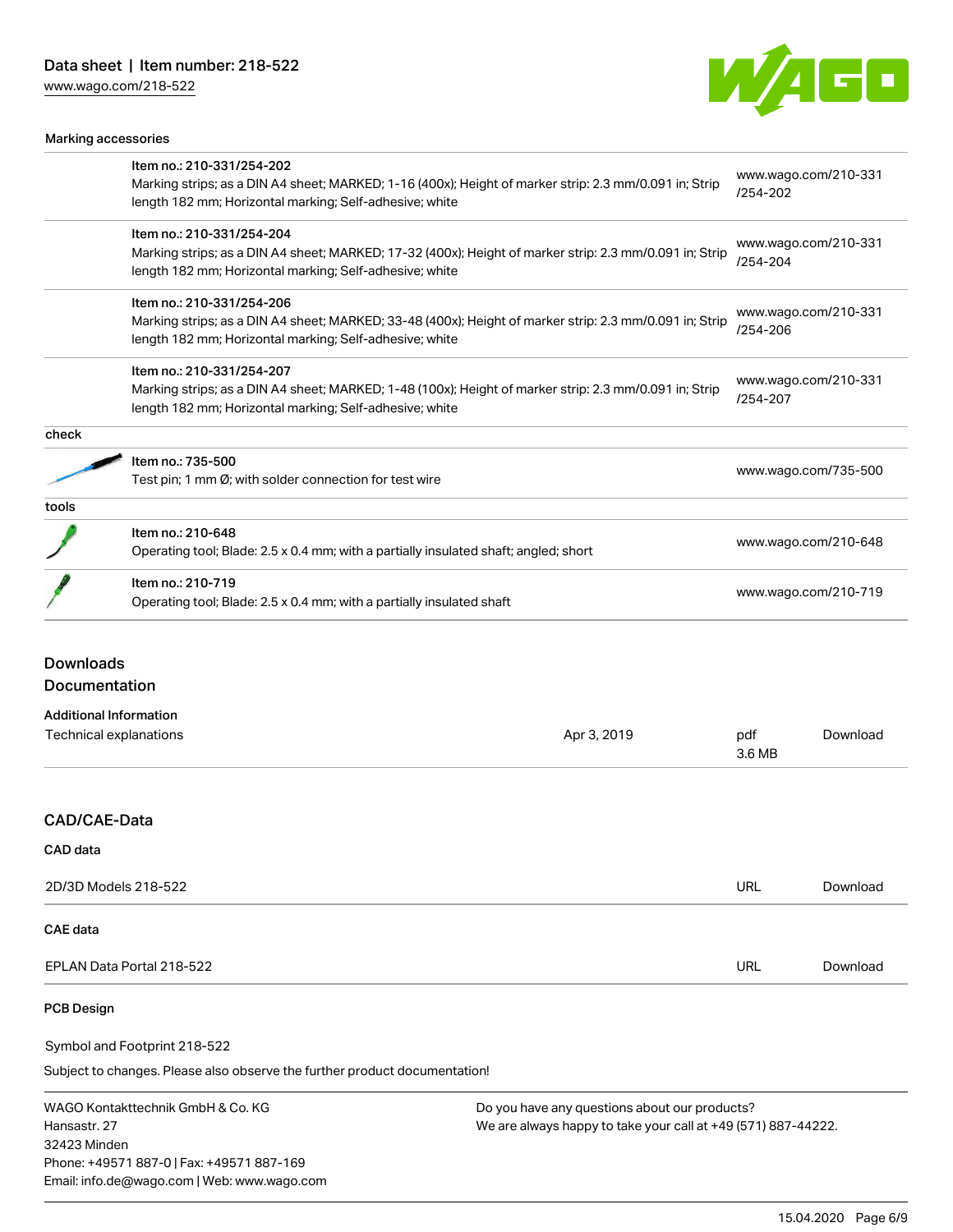CAx data for your PCB design, consisting of "schematic symbols and PCB footprints", allow easy integration of the WAGO component into your development environment.

#### Supported formats:

- Accel EDA 14 & 15 П
- $\blacksquare$ Altium 6 to current version
- Г Cadence Allegro
- $\blacksquare$ **DesignSpark**
- $\blacksquare$ Eagle Libraries
- $\blacksquare$ KiCad
- $\blacksquare$ Mentor Graphics BoardStation
- П Mentor Graphics Design Architect
- $\blacksquare$ Mentor Graphics Design Expedition 99 and 2000
- $\blacksquare$ OrCAD 9.X PCB and Capture
- П PADS PowerPCB 3, 3.5, 4.X, and 5.X
- $\blacksquare$ PADS PowerPCB and PowerLogic 3.0
- П PCAD 2000, 2001, 2002, 2004, and 2006
- $\blacksquare$ Pulsonix 8.5 or newer
- $\blacksquare$ STL
- $\blacksquare$ 3D STEP
- П TARGET 3001!
- П View Logic ViewDraw
- $\blacksquare$ Quadcept
- $\blacksquare$ Zuken CadStar 3 and 4
- $\blacksquare$ Zuken CR-5000 and CR-8000

PCB Component Libraries (EDA), PCB CAD Library Ultra Librarian

## Installation Notes

Conductor termination

Subject to changes. Please also observe the further product documentation!

WAGO Kontakttechnik GmbH & Co. KG Hansastr. 27 32423 Minden Phone: +49571 887-0 | Fax: +49571 887-169 Email: info.de@wago.com | Web: www.wago.com Do you have any questions about our products? We are always happy to take your call at +49 (571) 887-44222.



URL [Download](https://www.wago.com/de/d/UltraLibrarian_URLS_218-522)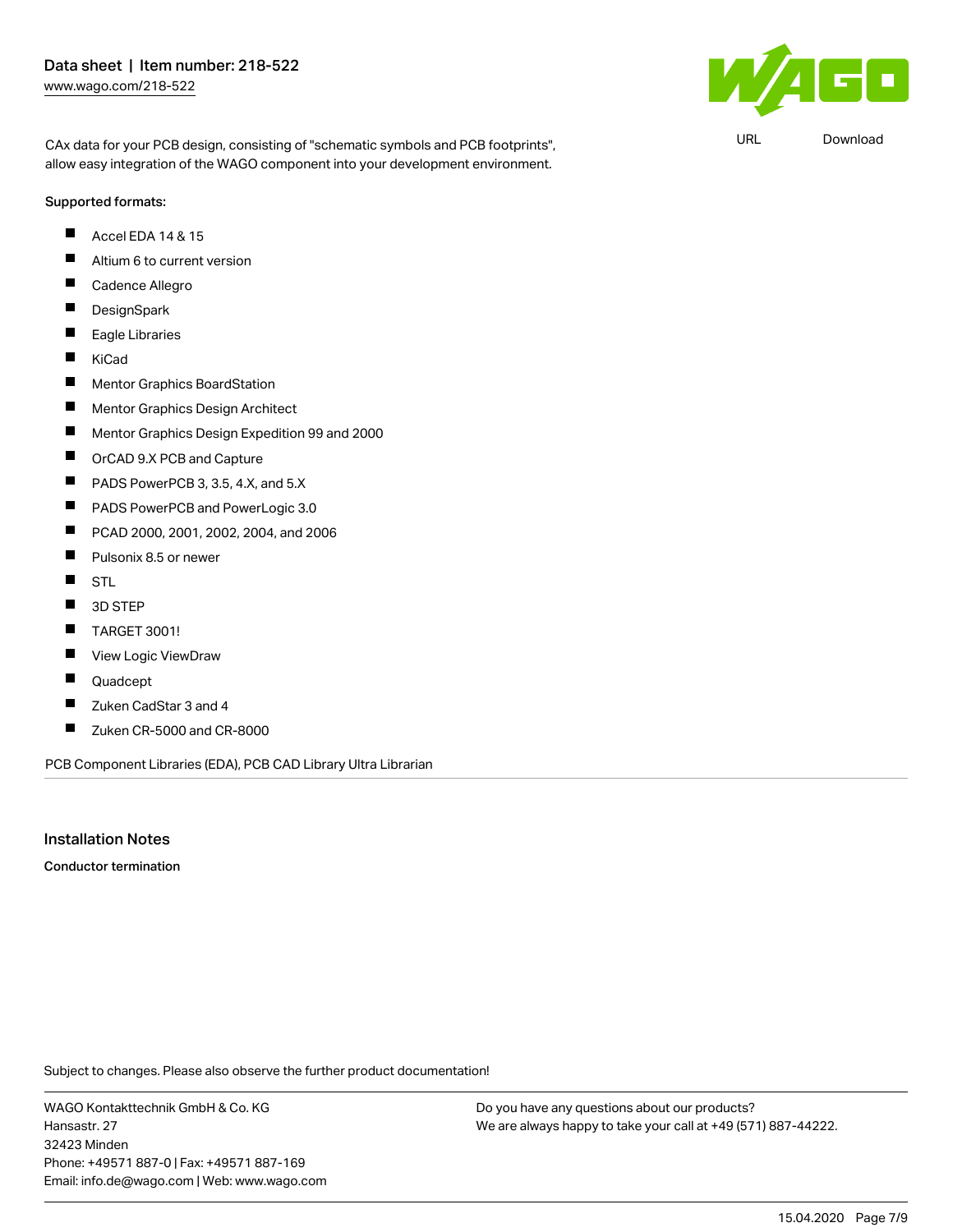# Data sheet | Item number: 218-522

[www.wago.com/218-522](http://www.wago.com/218-522)





Terminating stranded conductors in confined spaces requires a great deal of patience, unless you use the new 218 Series PCB Terminal Strips. The clamping units of these strips can be held open during termination process via integrated locking

Terminating 0.75 mm² (18 AWG) conductors is possible; however, insulation diameter allows only every other clamping unit to be terminated with this conductor size.



Conductor termination: To momentarily open the clamping unit, use screwdriver and then insert a stripped conductor. To open clamping unit for an extended period, move locking slide toward conductor entry hole. Then fully insert stripped conductor and move locking slide back to original position (also possible to perform with fingernail).



Incorrect – do not operate the locking slides from the back.

Marking

slide.

Subject to changes. Please also observe the further product documentation!

WAGO Kontakttechnik GmbH & Co. KG Hansastr. 27 32423 Minden Phone: +49571 887-0 | Fax: +49571 887-169 Email: info.de@wago.com | Web: www.wago.com